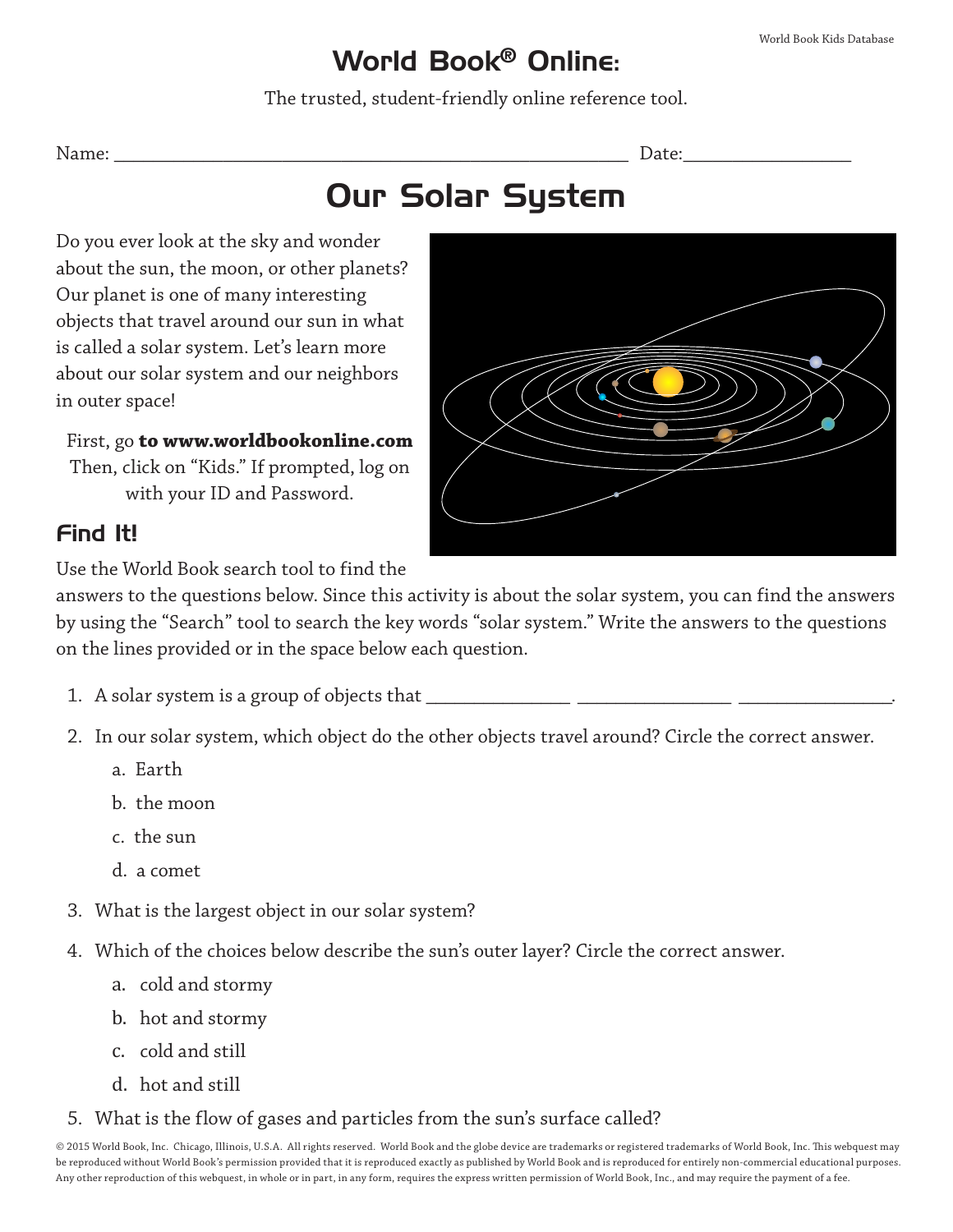6. Name the four planets in our solar system that are made up mostly of iron and rocks.



- 7. What is the name of the band of small icy and rocky objects that orbit the sun beyond Neptune?
- 8. Pluto is large enough to be considered a \_\_\_\_\_\_\_\_\_\_\_\_\_\_\_\_ planet.
- 9. Match each planet in column A with the number of moons that it has in column B.

| Earth         | A. at least 63 moons |
|---------------|----------------------|
| Mars          | B. at least 60 moons |
| Jupiter       | C. at least 27 moons |
| Saturn        | D. at least 13 moons |
| <b>Uranus</b> | E. 2 moons           |
| Neptune       | F. 1 moon            |

10. What are the planets' rings made up of?

## True or False?

Read the statements below and decide if the statements are true. Write YES next to the statement that is TRUE. Write NO next to the statement that is FALSE.

(YES) True, (NO) False

| 11. |  |  | Comets are made up mainly of fire. |  |  |  |
|-----|--|--|------------------------------------|--|--|--|
|-----|--|--|------------------------------------|--|--|--|

- 12. \_\_\_\_\_\_\_\_\_ Comets in our solar system come from the Oort cloud or the Kuiper belt.
- 13. \_\_\_\_\_\_\_\_\_ The asteroid belt is located between the orbits of Jupiter and Saturn.
- 14. The smallest asteroid in the asteroid belt is called Ceres.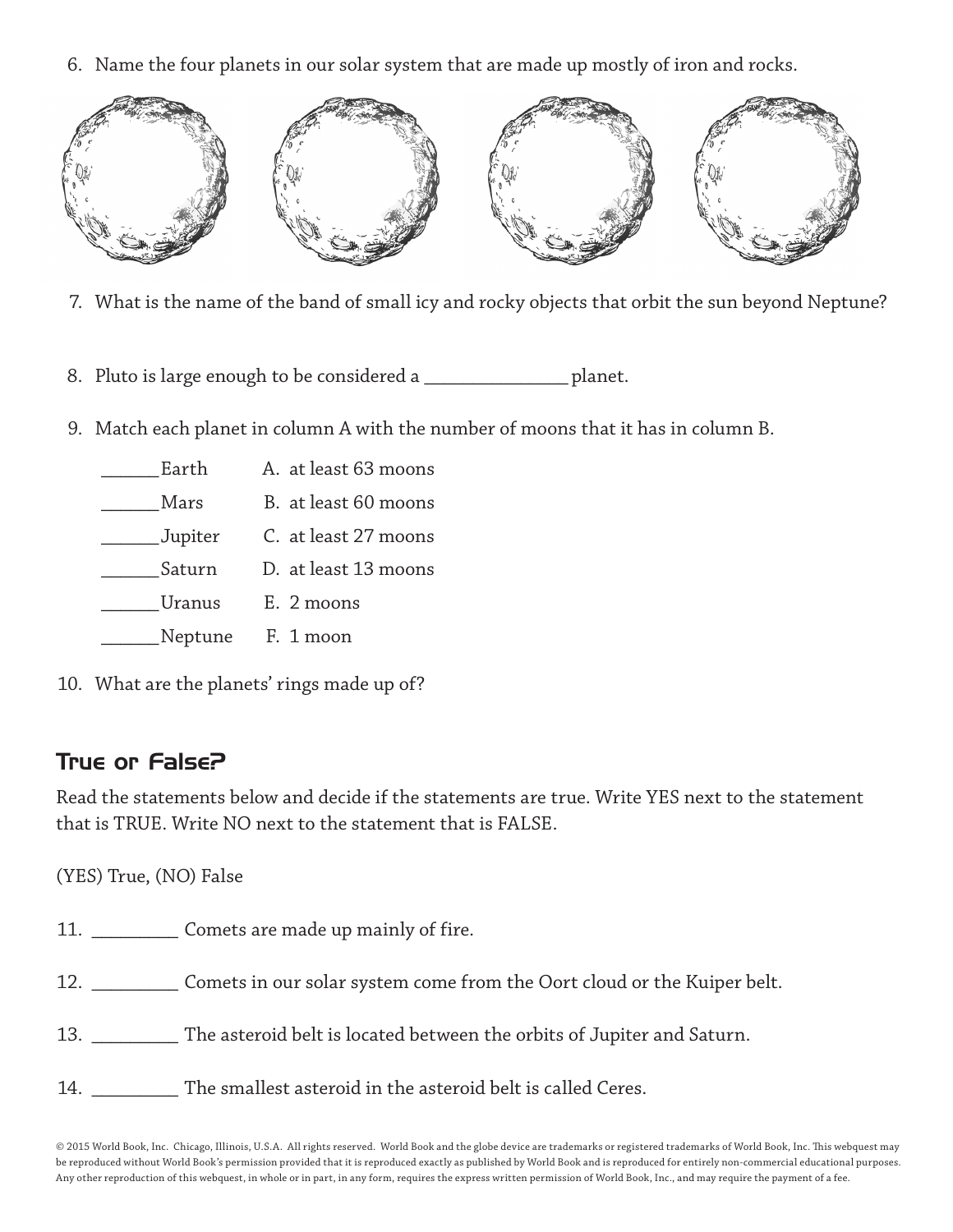- 15. **Meteoroids are smaller than asteroids.**
- 16. \_\_\_\_\_\_\_\_\_ When a meteoroid reaches the ground, it is called a meteorite.
- 17. \_\_\_\_\_\_\_\_\_\_\_ Many scientists believe that our solar system formed from the solar nebula.
- 18. \_\_\_\_\_\_\_\_\_ The solar nebula was a giant, watery planet.
- 19. \_\_\_\_\_\_\_\_\_ As the solar nebula shrank, it spun faster and formed into a ball shape.
- 20. \_\_\_\_\_\_\_\_\_\_\_\_ Scientists believe that the sun, moon, and other objects in our solar system were made as the solar nebula shrank and spun.

#### Find It!

21-29. Find the vocabulary words hidden in the puzzle below and circle them with a pencil. The words may be spelled out vertically (up and down), horizontally (across), or diagonally (slanted). Also, the words may be spelled in the right order, or they may be spelled backwards.

| <b>ASTEROID</b><br><b>CERES</b><br><b>COMET</b> |          |   |                     |                | <b>NEBULA</b> |     | GANYMEDE<br>METEOROID | ORBIT<br>PLUTOID<br>SOLAR |  |
|-------------------------------------------------|----------|---|---------------------|----------------|---------------|-----|-----------------------|---------------------------|--|
|                                                 |          |   | NDSWTUYDHD          |                |               |     |                       |                           |  |
|                                                 |          |   | E I E P N E S B I Z |                |               |     |                       |                           |  |
|                                                 |          |   | B O R B L Q M O B S |                |               |     |                       |                           |  |
|                                                 |          |   | UREZNUROOG          |                |               |     |                       |                           |  |
|                                                 |          |   | L O C H F E T L C H |                |               |     |                       |                           |  |
|                                                 |          |   | A E R J T K A O S S |                |               |     |                       |                           |  |
|                                                 |          |   | KTTS JRUH           |                |               |     | $\top$                | $\overline{1}$            |  |
|                                                 |          |   | L E A K A L I N U D |                |               |     |                       |                           |  |
| L                                               |          |   | M G A N Y M E D E   |                |               |     |                       |                           |  |
| T                                               | $\bf{I}$ | B | $\mathbb{R}$        | $\overline{O}$ | $\mathbf N$   | Q Q | F                     | T                         |  |

#### **Read more about the Solar System by visiting World Book's eBook collection:**

*Learning About the Sun, Moon, Planets, and Stars.* Chicago: World Book, 2014. Arts and Crafts. *World eBook*. Web. 1 Nov. 2015.

<http://www.worldbookonline.com/wb/ebooks/mall/instt/catalog/urn: 978-0-7166-0245-3/detail.do>.